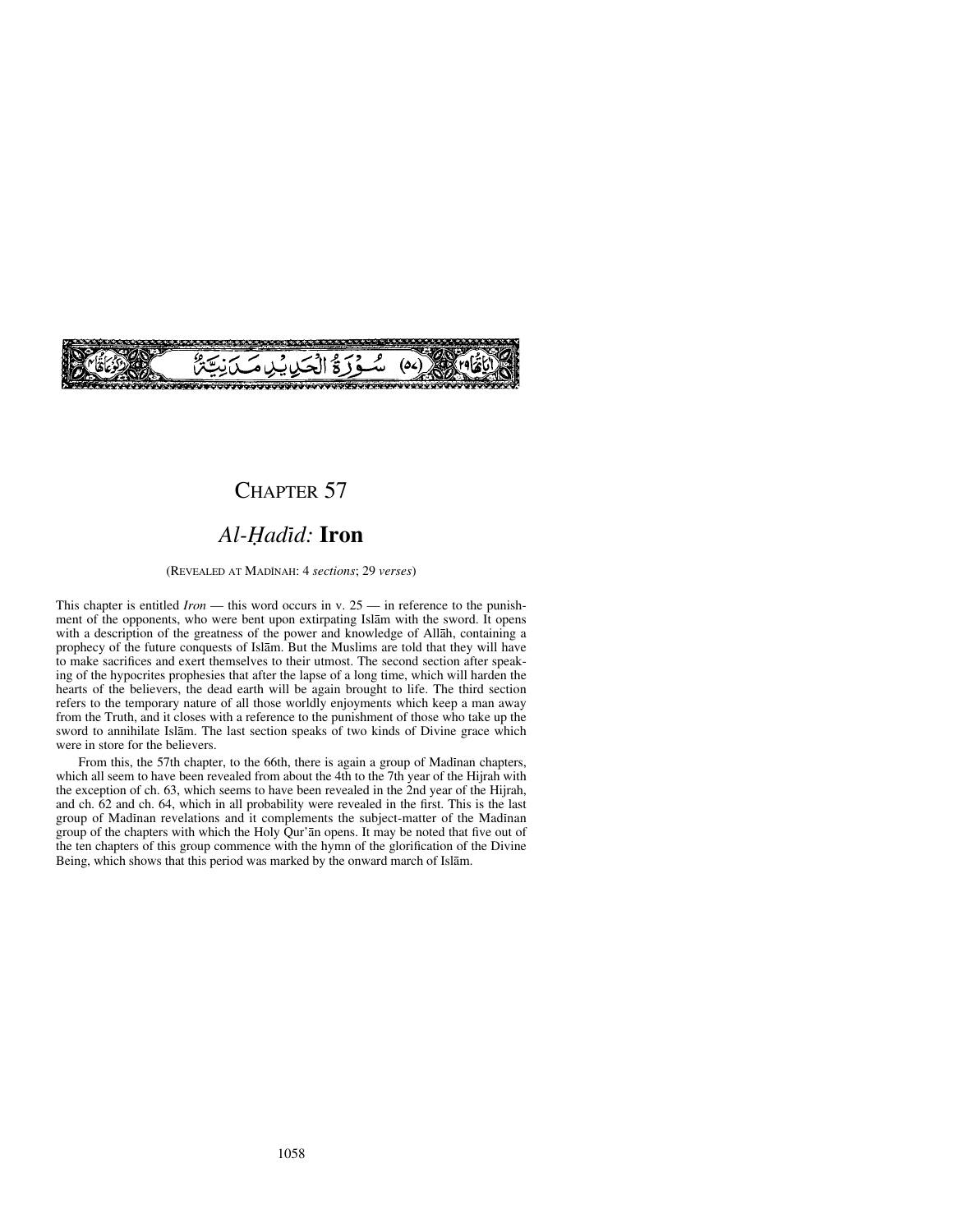### SECTION 1: **Establishment of the Kingdom of God**

In the name of Allåh, the Beneficent, the Merciful.

**1** Whatever is in the heavens and the earth declares the glory of Allåh, and He is the Mighty, the Wise.

**2** His is the kingdom of the heavens and the earth. He gives life and causes death; and He is Possessor of power over all things.

**3** He is the First and the Last and the Manifest and the Hidden,*<sup>a</sup>* and He is Knower of all things.

**4** He it is Who created the heavens and the earth in six periods, and He is established on the Throne of Power. He knows that which goes down into the earth and that which comes forth out of it, and that which comes down from heaven and that which goes up to it. And He is with you wherever you are. And Allåh is Seer of what you do.

**5** His is the kingdom of the heavens and the earth; and to Allåh are (all) affairs returned.

**6** He causes the night to pass into the day, and causes the day to pass into the night. And He is Knower of what is in the hearts.

**7** Believe in Allåh and His Messenger, and spend of that whereof He has made you heirs. So those of you

بِيْبِ اللَّهِ الدَّخْسِينِ الزَّجِسِيْمِينِ سَبَّحَ بِلَّٰتِهِ مَآ بِيَ السَّيْلِاتِ وَ الْإِمْ ضِ ۚ رَهُوَ الْعَزِيْزُ الْحَكِيْمُرُ٥ لَةُ مُلْكُ السَّيْنُوتِ وَالْأَمْرَضِ ۚ بِمُحْ لِ رَ بْمِينْتْ وَهُوَ عَلَى كُلّ مِيْتِي وَ تَبِي بِيْرٌ ۞ هُوَ الْآدَّلُّ وَ الْإِخِيرُ وَالظَّاهِرُوَ الْمَاطِنُّ رَ هُوَ بِڪُلِّ شَيْءٍ عَبِلْيَكُرْ۞ هُوَ الَّذِي خَلَقَ السَّنْوٰتِ وَالْأَرْضَ فِي بِيسِتَّلِيَّ أَيَّا مِرِ نَثْمَهَ اسْتَوٰى عَلَى الْعَرْشِيَّ يَعْدَدَهُ مَا يَلِيحُ فِي الْأَمْرُضِ وَمَا يَخْرُجُ مِنْهَا دَ مَا يَثْنِلُ مِنَ السَّيَآءِ دَ مَا يبودمج فيهالمؤ هُوَ مَعَكُمْ أينَ مَاكْنُنْهُرْ وَاللَّهُ بِمَا يَهْرُوْنَ بَصِبْرٌ ۞ أَمَّ مُأْلِمُ السَّبْنِاتِ وَ الْأَحْرَضِ وَإِلَى اللهِ تُدْجَعُ الْأُمُوْسُ® نْ إِلَيْهِ الْكَيْلَ فِي النَّهْكَأْيُ وَ يُؤْلِجُ النَّهَارَ فِي الْكِيَاحُ وَهُوَ عَلِيْهِ كَلِيْكَاتِ الصَّلُوْكِ امِنْوْا بِاللَّهِ وَيَرَسْوَلِهِ وَ آنْفِقْوْا مِتَّا جَعَلَكُمُ مُّسْتَخْلَفِيْنَ فِيْهِ فِّيَ الَّذِيْنَ

<sup>3</sup>*a.* The Holy Prophet has thus explained the four attributes of the Divine Being mentioned here: "Thou art *the First*, so that there was nothing before Thee, and Thou art *the Last*, so that there is nothing after Thee, and Thou art *the Manifest*, or *the Ascendant* over all, so that there is nothing above Thee, and Thou art *the Hidden, the Knower* of the hidden things, so that there is nothing hidden from Thee" (Ms. 48:13).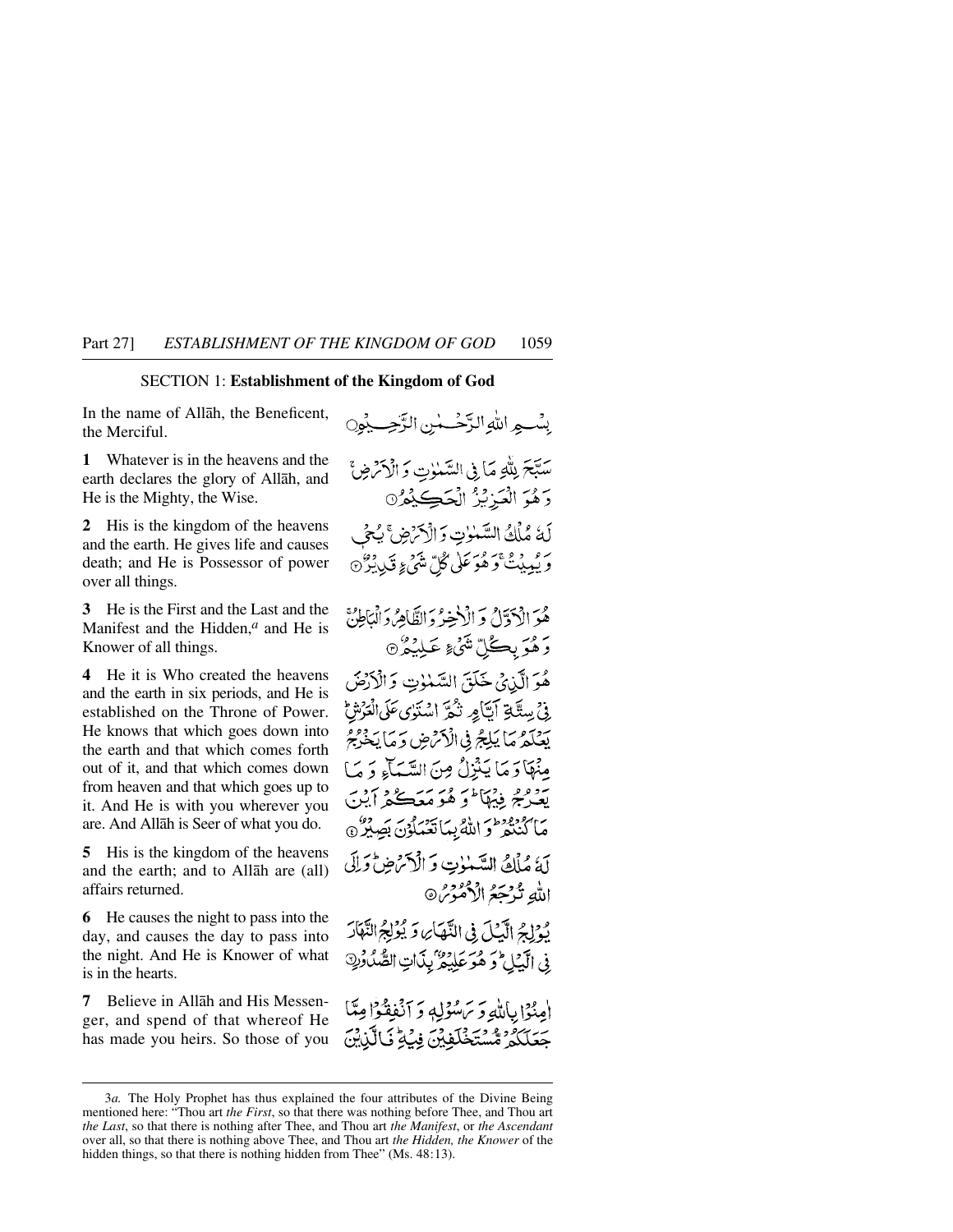who believe and spend — for them is a great reward.

**8** And what reason have you that you believe not in Allåh? And the Messenger invites you to believe in your Lord, and He has indeed accepted your covenant, if you are believers.*<sup>a</sup>*

**9** He it is Who sends down clear messages to His servant, that he may bring you forth from darkness into light. And surely Allåh is Kind, Merciful to you.

**10** And what reason have you that you spend not in Allåh's way? And Allåh's is the inheritance of the heavens and the earth. Those of you who spent before the Victory*<sup>a</sup>* and fought are not on a level (with others). They are greater in rank than those who spent and fought afterwards. And Allåh has promised good to all. And Allåh is Aware of what you do.

ارود وبرود برد ودبرو بردوی دو<br>امنوا مِنْگُمْرُو انْفَقُوالْلْهِمْ اجْرُکِیدِرُ® وَ مَا لَكُمْ لَا نُؤْمِنُونَ بِاللَّهِ وَالرَّسُوْلُ يَدْعُوْكُمْ لِتُؤْمِنُوْا بِرَتَّكُمْ دَقَّلْ آخَلَ مِنْتَاقِكُمْ إِنْ ݣَنْنَتُمْ مُّؤْمِنِينَ ۞ هُوَ الَّذِينُ يُنَزِّلُ عَــلِي عَبْدِهِ الَّذِينِ بِبَيِّنْتِ لَيُخْرِجَكُمْ قِنَّ الظُّلْبُتِ إِلَى التَّوْرِدُّ وَ إِنَّ اللَّهَ بِكُمْ لَرِءُوْثٌ دَّجِ دَمَا لَكُمْ ٱلْٱ تُنْفِقُوْا فِي سَبِيْلِ الله وَ لِلَّهِ مِبْرَاثٌ السَّنْوٰتِ وَ الْأَمْرَضِ ۖ لَا يَسْتَوِيُّ مِنْكَثَرُ مِّنَ ٱنْفَدَّ مِنْ الْفَتْحِ وَقْنَتَلَ أُولَيْكَ أَعْظَمُ دَرٍّ مِّنَ الَّذِينَ آنَفَقَوْا مِنْ بَعَلْ وَقْتَلُوْاْ وَكَلاً وَّعَدَاللَّهُ الْعُسْنِي (وَ اللَّهُ بِمَاتَعُمَلُوُنَ خَبِيْرٌ ﴾

### SECTION 2: **Light and Life given by the Prophet**

**11** Who is he that will offer to Allåh a good gift, so He will double it for him, and he will have a generous reward.

**12** On that day thou wilt see the faithful men and the faithful women, their light gleaming before them and on their right hand.*<sup>a</sup>* Good news for you this day! — Gardens wherein مَنْ ذَاالَّذِيْ يُقْرِضُ اللَّهَ قَرْضًاحَسَنًا فَيَضْعِفَهُ لَهُ وَلَمَّا آَخِرْكَ رَبُّوْ ﴾ يَوْمَرِتْدَى الْمُؤْمِنِينَ دَ الْمُؤْمِ يَنْتَعَىٰ نَّوْمُ هُ مَرْ يَكُنَّ أَبِّ لِ يَنْهِ بِأَكْسَانِهِمْ يُنْهُدْ كُنْ الْبَدْءَ تَجْرِيْ مِنْ نَخْتِهَا الْأَكْتُهْلُ

<sup>8</sup>*a.* The believers, who are addressed, are exhorted to be true to their belief. Belief is thus not mere confession of the Truth but the upholding of it under trials.

<sup>10</sup>*a*. By Victory here is meant the moral victory gained by the Hudaibiyah truce, or the conquest of Makkah, which made the Muslims virtually the masters of the whole of Arabia. The sacrifices made earlier had therefore a greater value on account of the trials which the Muslims had then to face.

<sup>12</sup>*a*. The first part of this section speaks of the light — the light of faith — which was given through the Prophet. This light will become manifest on the day of Resurrection.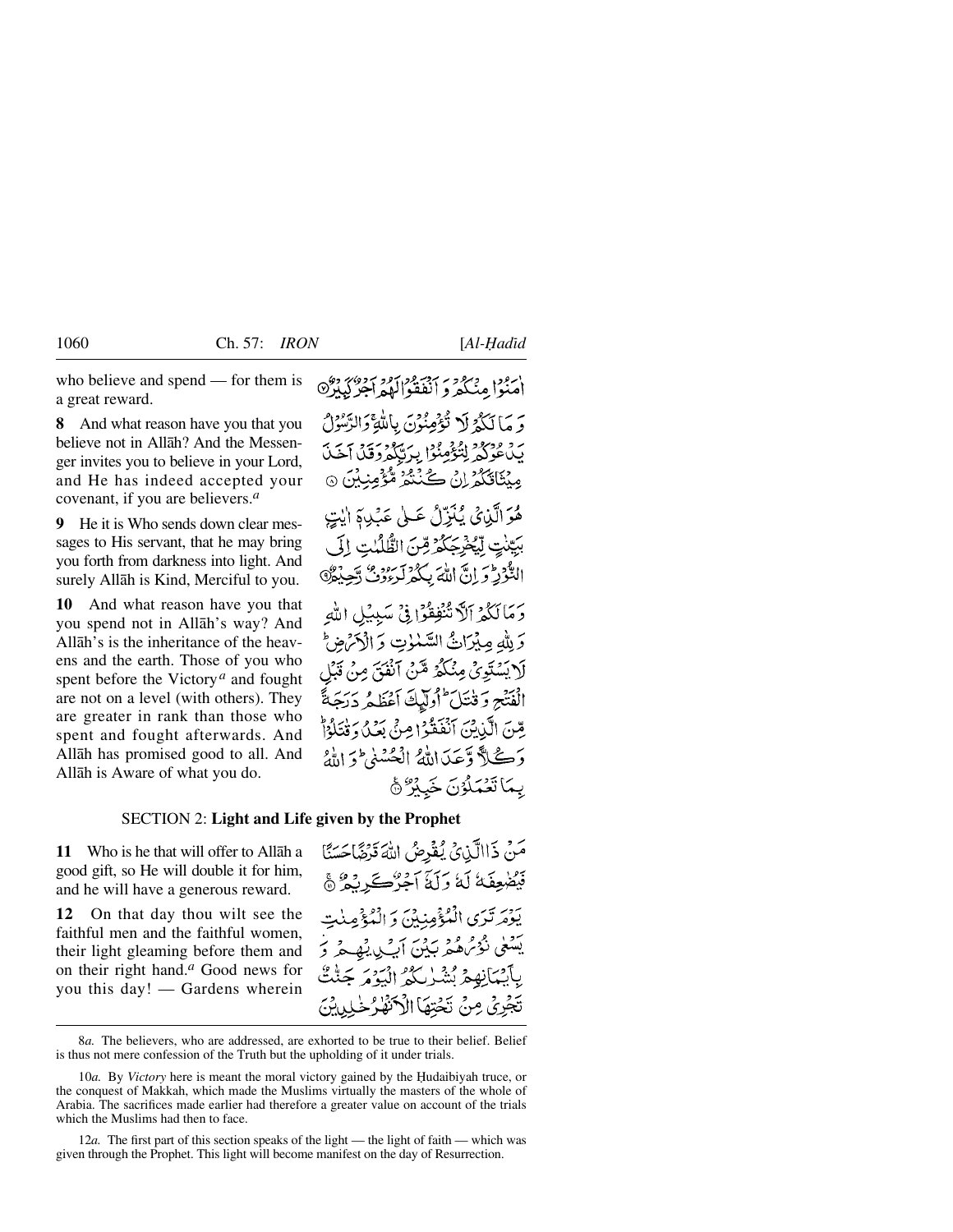rivers flow, to abide therein! That is the grand achievement.

**13** On the day when the hypocrites, men and women, will say to those who believe: Wait for us, that we may borrow from your light. It will be said: Turn back and seek a light. Then a wall, with a door in it, will be raised between them. Within it shall be mercy, and outside of it chastisement.*<sup>a</sup>*

**14** They will cry out to them: Were we not with you? They will say: Yea, but you caused yourselves to fall into temptation, and you waited *<sup>a</sup>* and doubted, and vain desires deceived you, till the threatened punishment *<sup>b</sup>* of Allåh came, and the arch-deceiver deceived you about Allåh.

**15** So this day no ransom will be accepted from you, nor from those who disbelieved. Your abode is the Fire; it is your patron*<sup>a</sup>* and evil is the resort.

**16** Has not the time yet come for the believers that their hearts should

فِيْهَا لِذَلِكَ هُوَ الْفَوْسُ الْعَظِيْدُ ﴾ يَوْمَرِيَقُوْلُ الْمُنْفِقُوْنَ وَالْمُنْفِقْتُ لِلَّيْنِ بِيْنَ أُحَنُوا انْظُارُوْيَ) نَقْتَبِيْي مِنْ تَّؤْرِ كُمْ \* قِيلَ ادْجِعُوْا وِيَرَاجَبِ كُمْ \* فَالْتَيْمِسُوْا نْدْمَ الْمَوْضُوبَ بَيْنَهُمْ بِسُوْرِ لَّهُ بَابٌ لَ بَاطِئُهُ فِي الرَّحْمَةُ رَظَاهِرُهُ مِنْ قِبَلِهِ الْعَذَابُ ١٥ وبا وديمود يَدَمّونَ مُتَصَلّْهُ مِنْ وَالْدَابَلَىٰ وَلَكَتَكُمْ فَتَنْتُدُّ أَنْفُسُكُمْ وَكَرَبَّهُمْ وَهُ وَ دَادْتَبْنُهُمْ وَغَدَّنْتُكُمُ ٱلْأَمَانِيُّ حَتَّى حَآءَ أُمَرُ اللَّهِ وَغَدِّكُمْ بِاللَّهِ الْغَرُومِ ۞ فَالْبَعْهَ لَا تَؤْخَنُّهُ مِنْكُمْ فِي لَيْ يَةٌ وَّ لَا صِنَ الَّذِينَ كَفَرُوْالْمَأْوٰلِكُمُّ الثَّائِرَا رفى مَوْللكُوْ وَيِشْنَ الْمُصِيْرُ آلَمْرِ يَأْنِ لِلَّيْنِيْنَ امْنُوْٓا آنُ تَخْشَعَ

<sup>13</sup>*a.* Although the hypocrites remained mixed with the believers for a time, yet separation was brought about even in this life towards the close of the Prophet's life. As the Resurrection will bring hidden things to light, the hypocrites will find themselves devoid of light, because they did not possess the light of faith in this life.

<sup>14</sup>*a.* The hypocrites hoped that the Muslims would be annihilated by their powerful opponents.

<sup>14</sup>*b. Amr Allåh* here signifies *the threatened punishment of Allåh* (LL).

<sup>15</sup>*a.* The Fire is here called a *maulå*, or a *friend* or *patron*, of the disbelievers, thus showing that it is for their good that they will have to undergo the suffering of fire. In fact, hell is elsewhere also represented to be a place or a state which will ultimately lead to the purification of man, as fire purifies gold of dross. Those who do not prepare themselves in this life for a life after death, will have to be purified in the next life, so that they may be fit to make the spiritual progress necessary for a heavenly life. The process of purification, which is in other words *hell*, is thus a necessary stage in the spiritual perfection of those who do not avail themselves of the opportunity granted to them in this life. The keenness of the torments of that other life is due to the keener perception of the soul, which is the necessary result of its separation from the earthly vessel. Bliss and torment therefore grow equally keener in that life.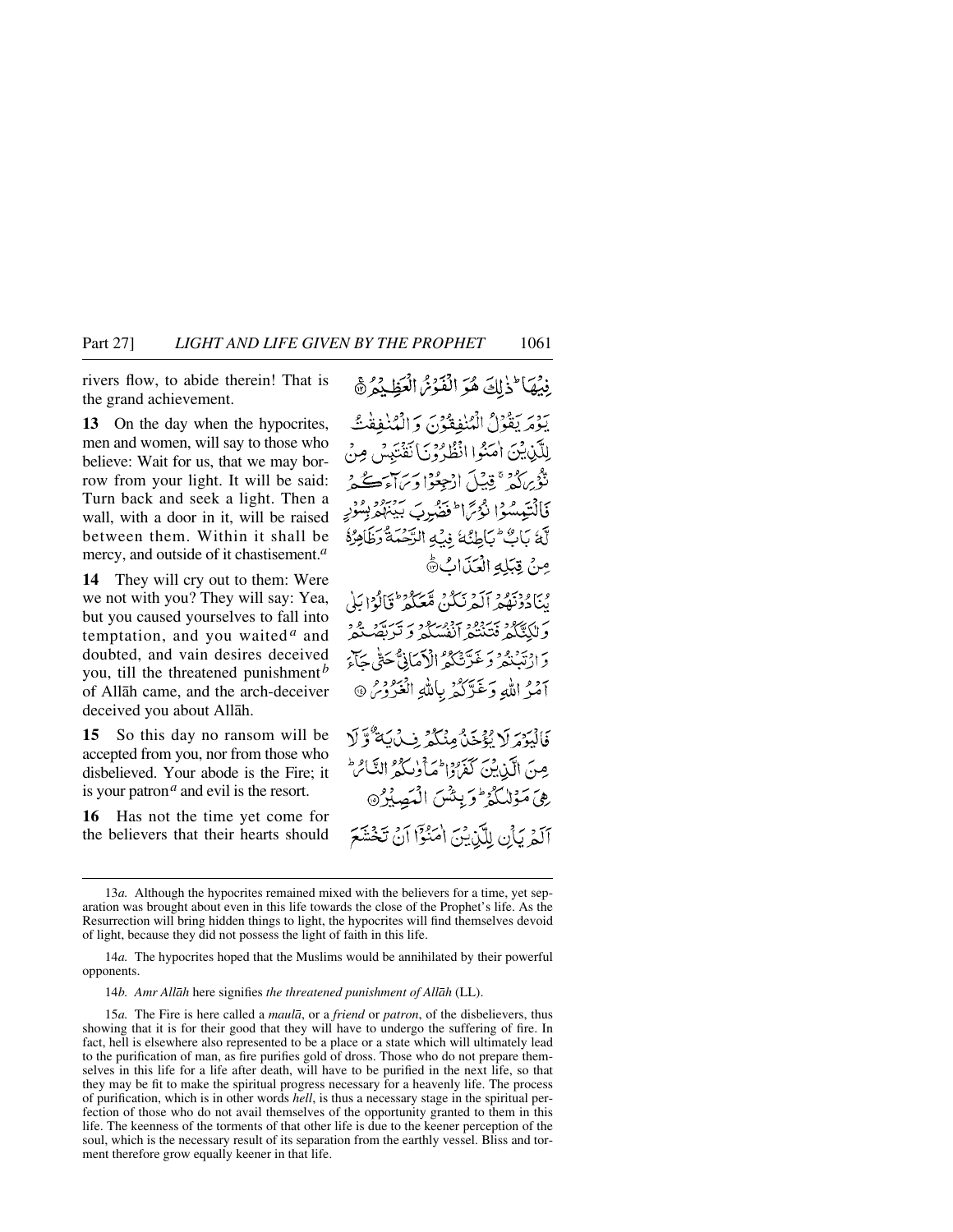be humble for the remembrance of Allåh and the Truth that is revealed, and (that) they should not be like those who were given the Book before, but time was prolonged for them, so their hearts hardened.*<sup>a</sup>* And most of them are transgressors.

**17** Know that Allåh gives life to the earth after its death.*<sup>a</sup>* Indeed, We have made the signs clear for you that you may understand.

**18** The men who give in charity and the women who give in charity and set apart for Allåh a goodly portion, it will be doubled for them, and theirs is a generous reward.

**19** And those who believe in Allåh and His messengers, they are the truthful and the faithful ones with their Lord. They have their reward and their light. And those who disbelieve and reject Our messages, they are the inmates of hell.

قُلُوْبُهُمْ لِيْلَكِّهِ اللَّهِ وَمَا نَّزَلَ مِنَ الْحَقِّ وَ لَا يَكُوْنُوْا كَالَّذِيْنَ أُوْتُوا الْكِتْبَ مِنْ قَبْلُ فَطَالَ عَلَيْهِمْ الْأَمَدُّ فَقَسَتْ فَيُدْبُهُمْ وَالْمَشْدَدُّ رقنْهُكُمُ فَسِقْوُنَ ® اِعْلَمُوْۤا آنَّ اللَّهَ يُجِي الْأَرْضَ بَعْدَ مَوْتِهَا لَقَلْ بَيِّتَّا لَكُمْ الْأَيْتِ لَعَلَّكُمُ نَعۡقلُوۡنَ ۞ إنَّ الْمُصَّدِّيِّةِ مِّنَ وَ الْمُصَّدِّ وَ أَقْدَحُهُوا اللَّهَ قَدْمَهُ إِحْسَنَاتِكْنِعَة گَهُهُرُدَ كَهُهُمُ آجُرٌ ڪَرِيْدُ ۞ وَ الْكَنْانُنَ إِيهَ إِمْ إِلاَّ اللَّهِ وَ دَسِلَةٍ أُولَيْكَ هُمُّ الصِّدِّابِقُوْنَ وَالشَّهَدَاءُ عِنْدَ رېږد د ده د وه د د مور و د دَ الَّذِيْنَ كَفَدُدًا دَڪَدٌّ بُوُّا بِانِدْيَآ أوللك آصله الجحيوة

## SECTION 3: **Truth shall be Established**

**20** Know that this world's life is only sport and play and gaiety and

إِعْلَمُةَ إِآتَيْمَا الْجَبْوَةُ الِيُّ نَيْمَا لَعِبٌ وَّ

<sup>16</sup>*a.* Commenting on this verse, IJ quotes an earlier authority to the effect that the first thing that will be taken away from the people is *khush∂'* or *humbleness* of heart. It is clear that this verse speaks of the Muslims of a later age, for it compares their case to those who were given the scriptures before them and then *a long time having passed over them*, their hearts hardened. It is therefore the later generations of the Muslims that are addressed in these words. They are reminded that after the passing of a long time, they will fall off from the high standard of the earlier generations, and their hearts will be hardened like the hearts of the earlier people.

<sup>17</sup>*a.* Having spoken of the falling off of the Muslims of a later age, the good news is here announced that, after that, the dead earth will be generated with a new life, the life spiritual. The next verse then goes on to add that it will be through the sacrifices of a part of them that the Muslim nation will again be raised to eminence. These verses are a clear prophetic description of the present condition of Islåm. A generous reward is promised to those who make these sacrifices, in the concluding words of v. 18.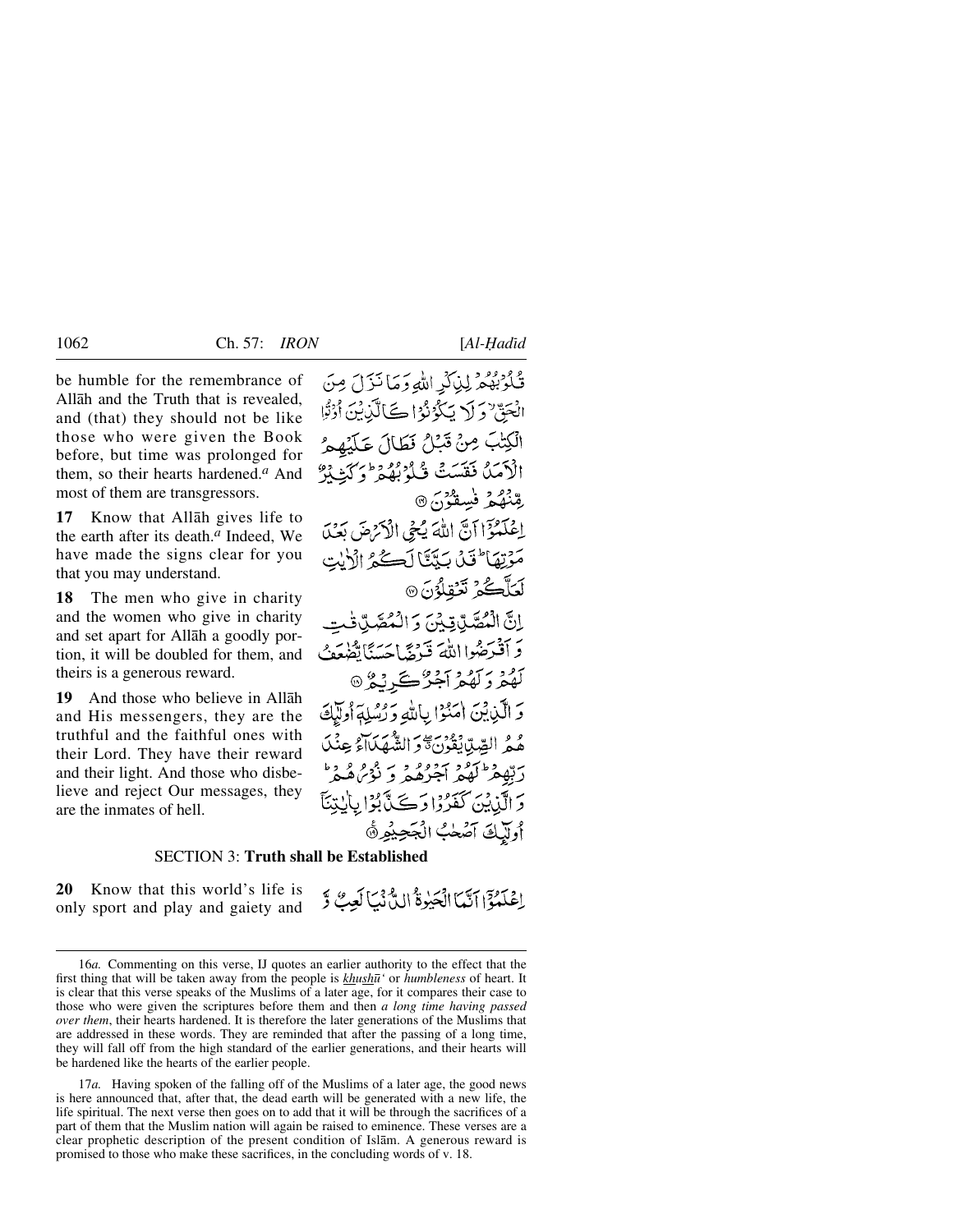boasting among yourselves and a vying in the multiplication of wealth and children.*<sup>a</sup>* It is as rain, whose causing the vegetation to grow pleases the husbandmen, then it withers away so that thou seest it turning yellow, then it becomes chaff.*<sup>b</sup>* And in the Hereafter is a severe chastisement, and (also) forgiveness from Allåh and (His) pleasure.*<sup>c</sup>* And this world's life is naught but a source of vanity.

**21** Vie one with another for forgiveness from your Lord and a Garden the extensiveness of which is as the extensiveness of the heaven and the earth<sup> $a$ </sup>— it is prepared for those who believe in Allåh and His messengers. That is the grace of Allåh; He gives it to whom He pleases. And Allåh is the Lord of mighty grace.

سور، تي دن مي سور، تي دن دن دند.<br>لهو و براينه و تعاجي سدنگه د تَكَاثَرٌ فِى الْأَمْرَالِ وَالْأَزْلَاذِ كَمَثَلِ غَيْثِ آعْجَبَ الْكُفَّاسَ نَبَاتُهُ ثُمَّ يَهْبُجُ فَتَرْبِهُ مُصْغَدًّا نُمَّرَّ بِكُرُّ، حُطَامًا ۖ رَ فِي الْأَخِيرَةِ عَدَاتٍ شَيْدِيدٌ وَلاَ يَدَمّ قِينَ اللَّهِ وَبِرَحْتَوَابٌ وَ مَا الْحَبْهِ ةُ الدُّنْيَآ إِلاَّ مَتَاءُ الْغُدُّوْسِ ۞ سَابِقُوْٓا إِلَىٰ مَغۡفِرَ}ِةِ مِّنۡ رَّبِّكُمۡ وَجَتَّبَةٍ عَنِضُهَا كَعَدْضِ السَّمَآءِ وَ الْأَمْرَضِ " أُعِدَّتْ لِلَّذِينَ امَنُوْا بِاللَّهِ وَرُسُلِهِ ذٰلِكَ فَضَلُ اللَّهِ يُؤْتِيَهِ مَنْ يَتَنَاءُ \* وَ اللَّهُ ذُو الْفَضْلِ الْعَظِيْمِ۞

20*b.* The word *kuff år*, which by the consensus of the opinion of all interpreters signifies here *husbandmen*, is the plural of *kåfir*, which has been used throughout the Holy Qur'ån to signify a disbeliever. But the context here does not allow us to adopt that significance. *Kafara* literally means *he covered, concealed* or *hid* a thing (LL). The disbeliever is called a *kåfir* because *he covers* or *conceals* the *benefit* or *favour* conferred on him by God, the favour relating to the higher or moral side of life (LL). The husbandman is called a *kåfir* because *he conceals the seed under earth* (LL). The material side of life is here likened to the growth of vegetation which flourishes for a time and then decays. Even thus we see individuals and nations rising to prosperity and then falling back on evil days.

20*c*. Note how Divine forgiveness is constantly mentioned when punishment is spoken of, to show that the attribute of mercy is the predominant attribute of the Divine nature.

<sup>20</sup>*a. This world's life* here stands for the material side of life. It is entirely a pursuit of unreality. Individuals as well as nations are, as it were, racing for the transitory goods of this life, for means of adorning the outside, for riches and gaiety, to the utter neglect of the higher values of life which are pointed out in the next verse.

<sup>21</sup>*a.* The Garden or the Paradise is here said to be as extensive as the heavens and the earth, and a similar statement occurs in 3:133. These statements afford us the key to a right conception of paradise. The following incident is related under 3:133: "A messenger of Heraclius asked the Holy Prophet: 'If paradise were as extensive as the heavens and the earth, where would be hell?' The Prophet replied 'Glory be to Allåh! Where is the night when the day comes?' " (Rz). It shows clearly that heaven and hell are not the names of two places, but are really two conditions, because if paradise were the name of a particular place, hell could not exist, as paradise would according to these verses extend over the whole of space.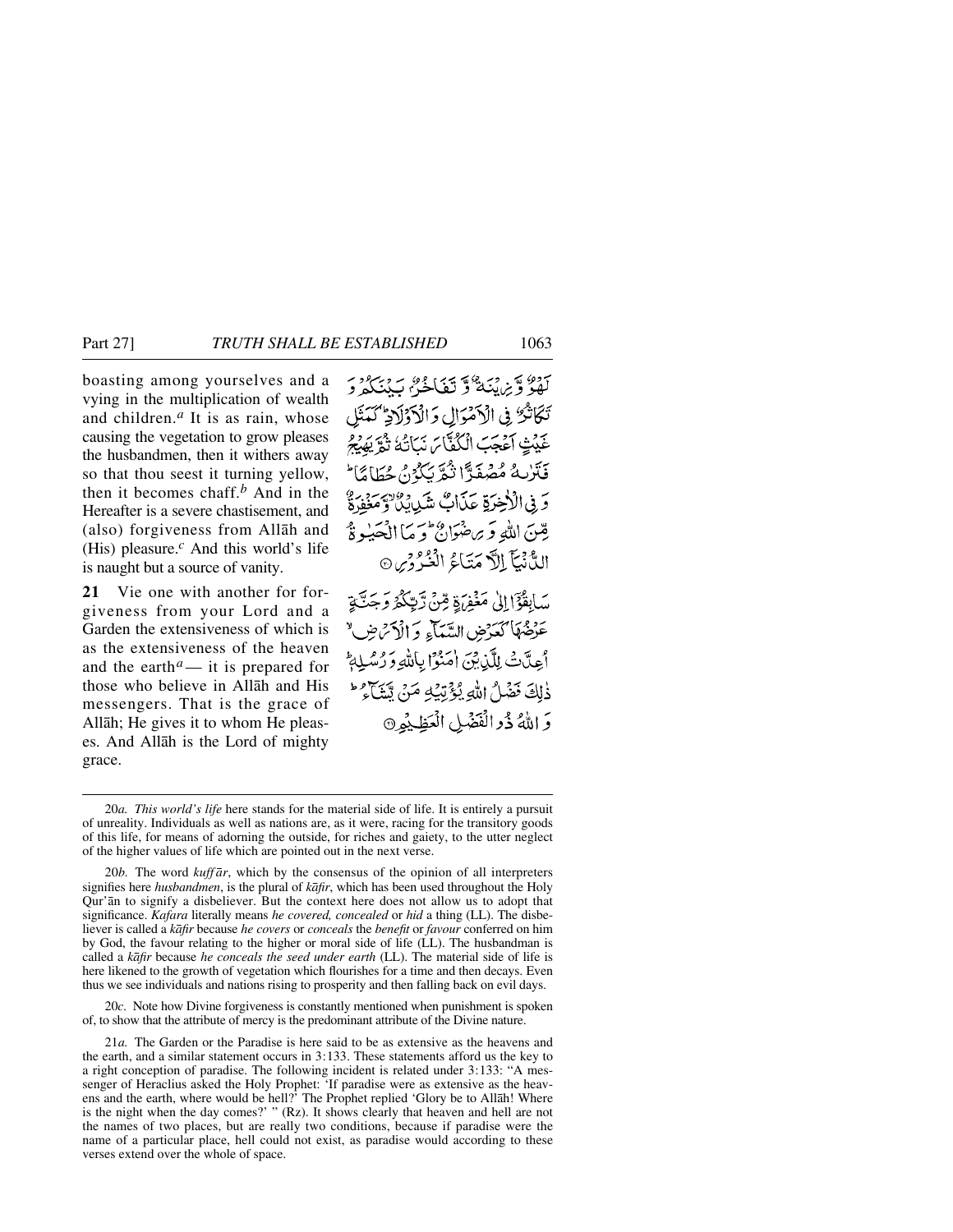**22** No disaster befalls in the earth, or in yourselves,*<sup>a</sup>* but it is in a book before We bring it into existence surely that is easy to Allåh —

**23** So that you grieve not for what has escaped you, nor exult in that which He has given you. And Allåh loves not any arrogant boaster:

**24** Such as are niggardly and enjoin niggardliness on men. And whoever turns back, then surely Allåh is the Self-Sufficient, the Praised.

**25** Certainly We sent Our messengers with clear arguments, and sent down with them the Book and the measure,*<sup>a</sup>* that men may conduct themselves with equity. And We sent down iron,*<sup>b</sup>* wherein is great violence and advan-

مَآآمَاتَ مِنْ مُهْمِنْتَةِ فِي الْآيَاضِ وَلَا فِيَّ اَنْفُسِكُمْ اِلَّافِيُّ لِنَّبِ قِنْ ثَبْلِ أَنْ يَسْبَرْأَهَا ۖ إِنَّ ذَلِكَ عَلَى اللَّهِ يَسِبُرٌ ﴾ ٱلْكَيْلَا وَأَمَيَنَا عَلَى مَا فَاتَكُهُ وَلَا تَفْدَحُوْا يدَآ انْكُثْرُ وَ اللَّهُ لَا يُجِبُّ كُلَّ مُخْتَالِ فَخْرَيْنَ الَّذِينَ يَبْخَلُوْنَ وَيَأْمُرُونَ النَّاسَ بِالْبُخْلِ وَ مَنْ يَتَوَلَّ نَسَاتَ اللَّهَ هُوَ الْغَنِيُّ الْحَمِيْنُ ۞ لَقَّـدُ أَمُسَلَّنَا رُسُلَنَا بِالْبَيِّنْتِ أَنْزَلْنَا مَعَهُمُ الْكِتْبَ وَالْمِبْزَانِ لِيَقُوْمَ النَّاسُ بِالْقِسُطِ ۚ وَ آنْزَلْنَا الْحَرِيبُ ِفِيۡ بِٱۡسٌ شَٰٓدِانُ وَّ مَنَافِعُ لِلِّهَاسِ

25*a.* As to what is meant by *mßzån*, or *the measure*, see 55:7*a*. Here the *measure* is spoken of as being sent down with messengers of God along with the Book. Now the Book contains the Divine commandments or the moral code of life, and the measure is therefore clearly the example of the Prophet, who by carrying out the Divine commandments shows how the directions contained in the Book are to be followed.

25*b.* Of all the metals, none has proved of greater utility than iron, and this metal has played an all-important part in civilization. It should be noted that *inzål* (inf. of *anzala*) not only signifies the *sending down* of a thing from above, but also means causing *a thing to grow*, or *bringing the means of it into existence* (Rz). Hence it is that in the Holy Qur'ån we find the word used with reference to the clothes that man wears (7:26), and to cattle (39:6), etc.

The mention of *iron* undoubtedly refers to the resistance against the enemy, which as a last resort had to be effected with the sword. This is made clear by the addition of the words — *that Allåh may know who helps Him and His messengers, unseen*. This help was rendered by the faithful by taking up the sword in defence of the faith.

<sup>22</sup>*a.* The book here means Divine knowledge. Disaster is here spoken of as befalling in the earth or in yourselves, i.e., it either affects the people of the world generally or the Muslims in particular. Dailami records a report from the Prophet: "A door of disasters will be opened for my community (*ummah*) in the latter days, which you will be unable to close, unless you meet the situation with this verse". And then the Prophet recited this verse. In view of what has already been stated in verse 16, relating to the lapse of a long time and the hardening of the hearts of the Muslims, it is easy to see that the disasters which are predicted as befalling the Muslims in the latter days are due to their own falling off from the high standard of life which they were required to follow, and hence the remedy suggested is again the making of sacrifices as pointed out in v. 18. The great World-wars, which have brought the heaviest disasters on humanity in general, and the disasters of the Muslims in particular, are all spoken of in the Hadith, which it is difficult to quote in a footnote.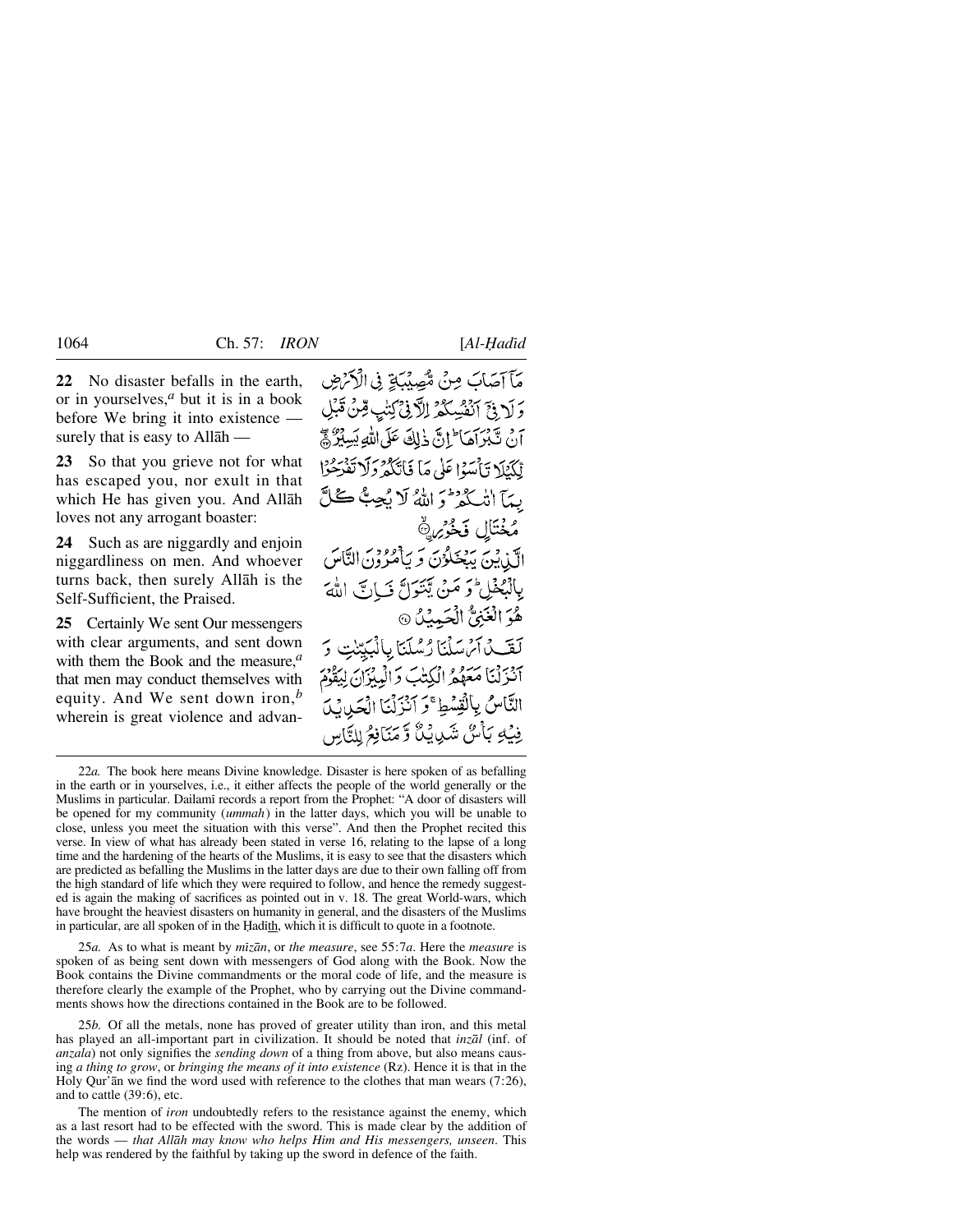tages to men, and that Allåh may know who helps Him and His messengers, unseen. Surely Allåh is Strong, Mighty.

### SECTION 4: **Double Reward for Believers**

**26** And certainly We sent Noah and Abraham, and We gave prophethood and the Book to their offspring; so among them is he who goes aright, but most of them are transgressors.

**27** Then We made Our messengers to follow in their footsteps, and We made Jesus son of Mary to follow, and We gave him the Gospel. And We put compassion and mercy in the hearts of those who followed him. And (as for) monkery, they innovated it — We did not prescribe it to them — only to seek Allåh's pleasure, but they did not observe it with its due observance.*<sup>a</sup>* So We gave those of them who believed their reward, but most of them are transgressors.

**28** O you who believe, keep your duty to Allåh and believe in His Messenger — He will give you two portions of His mercy,*<sup>a</sup>* and give you a

دَيْنَ دِينَ سَنْنَا نُدْجًا وَ إِبْلِاهِيْهُوَ دَ جَعَلْنَا فِيْ ذُيْرِ يَّتِهْمَا الثَّبْوَّةَ وَ فَيِمْهُمْ قُهْنَيْنَ وَكَيْنَبُرْ قِمْ نُثُمَّ قَفَّنْنَا عَلَى إِنَّارِهِمْ بِهِ يَ قَفَّدْنَا بِعِيْسَى إِبْنِ مَرْ الْدْنْجِيْبَ َهْ دَجَعَ الَّذِنَ اتَّبَعُوهُ سَ[ْنَبَةً برزهنانيَّةٌ إِنْتَدَعُوْهَا مَا خَبَآءَ رضْوَانِ اللَّهِ أ عَلَّمُهُمْ إِلَّا أَنَّة رَعَوْهَا حَقٌّ رِعَابَتِهَا ۚ فَأَنْبَيْنَاالَّذِينَ اسڤرامِنوگی آهرَهُ هُ هُ وَ -پرېږي فسقون <sub>®</sub> أَ آدَّهَا إِلَيْدِانَهِ ۖ إِحَدُوا اتَّفَدُّا اللَّهَ وَ أَو بِرَسْوَلِهِ بِمُؤْتِيَكُمْ كِفْلَيْنِ مِنْ تَرَ

28*a.* By the *two portions of mercy* are meant their portion *in this world* and their

<sup>27</sup>*a. There is no monkery in Islåm*, is a well-known saying of the Holy Prophet, quite in accordance with this verse, which states that even among the Christians monkery is an institution which was introduced by themselves, not being a Divine ordinance. It is added, however, that their object in adopting this innovation was to seek Divine pleasure. The Muslims were now becoming a great nation, and as they were brought up in the utmost simplicity, and were also enjoined to disdain the gaiety of this life, they are told that their greatness as a nation depended upon the development of all their faculties, so that they, while retaining their simplicity of life, should not stoop to practices like that of monkery. They are thus first told that they should not run after the gaieties of the world and make the amassing of wealth the pursuit of their life (v. 20), and now they are reminded that they should neither go to the other extreme and give up worldly pursuits, and adopt such practices as monkery. They are thus required to keep the balance between the material and moral sides of life.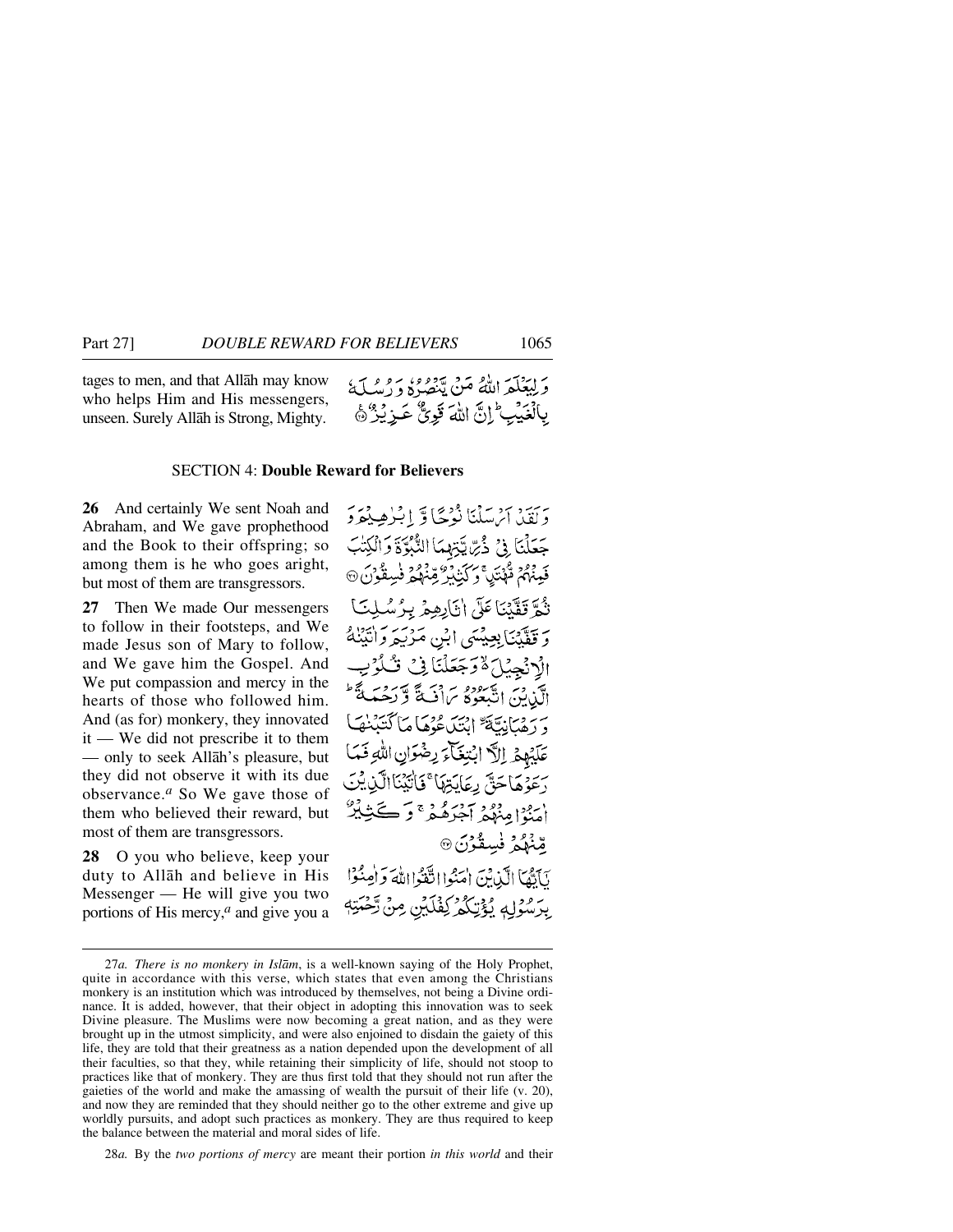light in which you shall walk, and forgive you. And Allåh is Forgiving, Merciful —

**29** That the People of the Book may know that they control naught of the grace of Allåh, and that grace is in Allåh's hand. He gives it to whom He pleases. And Allåh is the Lord of mighty grace.*<sup>a</sup>*

م يحصّلُ لَكُمْ نُؤْدًا تَمْشُونَ بِهِ دَيَغْفِرُ ببعدون لأو سعوده وسيده والخ تْعَلَّا تَصْلَعَ آهْلُ الْڪِتُبِ آڱ يَقْدِرُدُنَ عَلَى شَيْءٍ قِنْ فَضْلِ اللَّهِ يَرَانَّ الْفَضَلَ بِيَكِ اللَّهِ يُؤْتِبُ مَنْ تَتَبَاءَ وَ اللَّهُ ذُوالْفَضَلِ الْعَظِيْمِ۞

29*a.* The People of the Book or the Christians are here told that they do not control Allåh's grace. They wanted first to control Allåh's spiritual grace by their monkery, but failed. Later, they have tried to control the material grace or the temporal bounties of God by their entire engrossment in worldly pursuits, but even their material advancement is leading to their ruin, because it is not being balanced by spiritual progress.

portion *in the Hereafter*. A Muslim is thus required to enjoy the worldly benefits but not to the neglect of his moral responsibilities, to take advantage of the material benefits without retarding his spiritual advancement. Islåm offers a contrast with Christian civilization, which started with monkery and has ended in engrossment in the world to the utter neglect of the spiritual side. The history of Islåm on the other hand shows temporal and spiritual advancement going hand in hand from the days of the Prophet. And it is to this contrast that attention is called in these verses. In fact it is thus pointed out that the only lasting civilization is the civilization of Islåm, which offers a middle course, and chalks out a way, by walking in which man can attain material along with spiritual advancement. Hence the next verse speaks clearly of the People of the Book.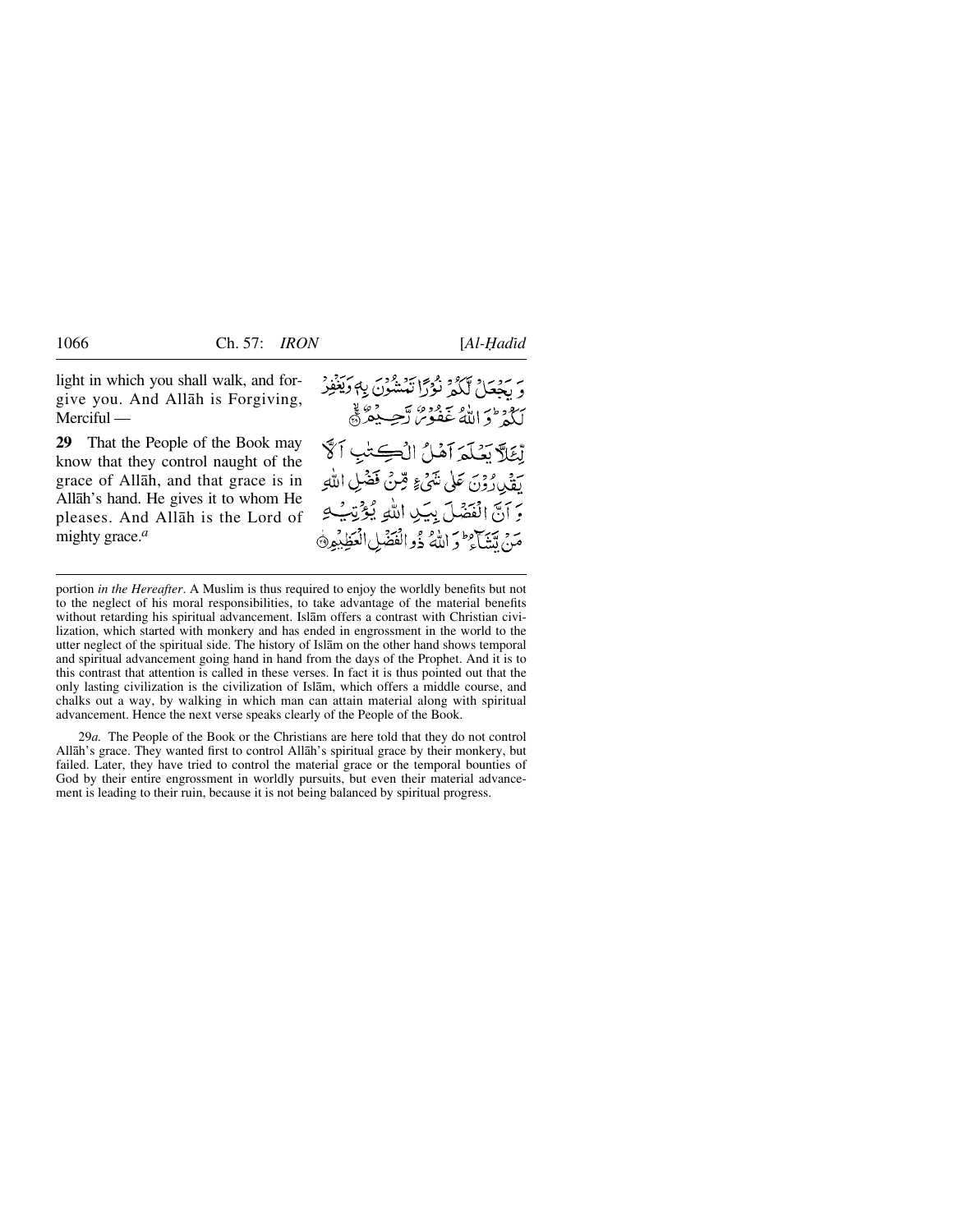

## **Part 28**

# CHAPTER 58

# *Al-Mujådilah:* **The Pleading Woman**

(REVEALED AT MADÍNAH: 3 *sections*; 22 *verses*)

The title of this chapter is taken from the circumstances narrated in the first section. There was an old Arab custom of putting away the wife by calling her "mother", but she was not thus divorced, nor did she continue to hold the status of a wife. A Muslim did the same. The wife complained to the Holy Prophet, and it is by reason of her complaint that she is called *Al-Mujådilah* or *The Pleading Woman*. Islåm took up the cause of woman in the greatest earnestness, as, in her person, half the human race was rotting under severe oppression, and Islåm came to deal a death-blow to all kinds of oppression under which any class of society laboured. The whole of the first section is devoted to this matter. The second section condemns secret counsels against the Holy Prophet, which, owing to Islam having gained power, had become very frequent at Madinah the hypocrites, and the Jews especially, taking part in these conspiracies. The third section speaks more plainly of the hypocrites and the Jews, and enjoins the Muslims to be wary of them, and, as they were hidden enemies of Islåm, not to befriend them.

The last chapter having referred to the future conquests of the Muslims, this warns them of the secret plans of the enemies of Islåm. Though this chapter deals with the conspiracies of the Jews and the hypocrites, it also deals with the rights of women, both of these being also the subjects dealt with in the 4th chapter, to which therefore it forms, as it were, a complement.

As regards the date of revelation, the chapter may be placed a little before the 33rd chapter, for the custom known as *zihār* is fully dealt with here, while only a reference to it is contained in the 33rd chapter. And as the case of *Khaulah* shows (see 1*a*) that the Prophet waited for the Divine revelation before giving a decision, it is evident that the reference to *zihār* contained in 33:4 was a later revelation.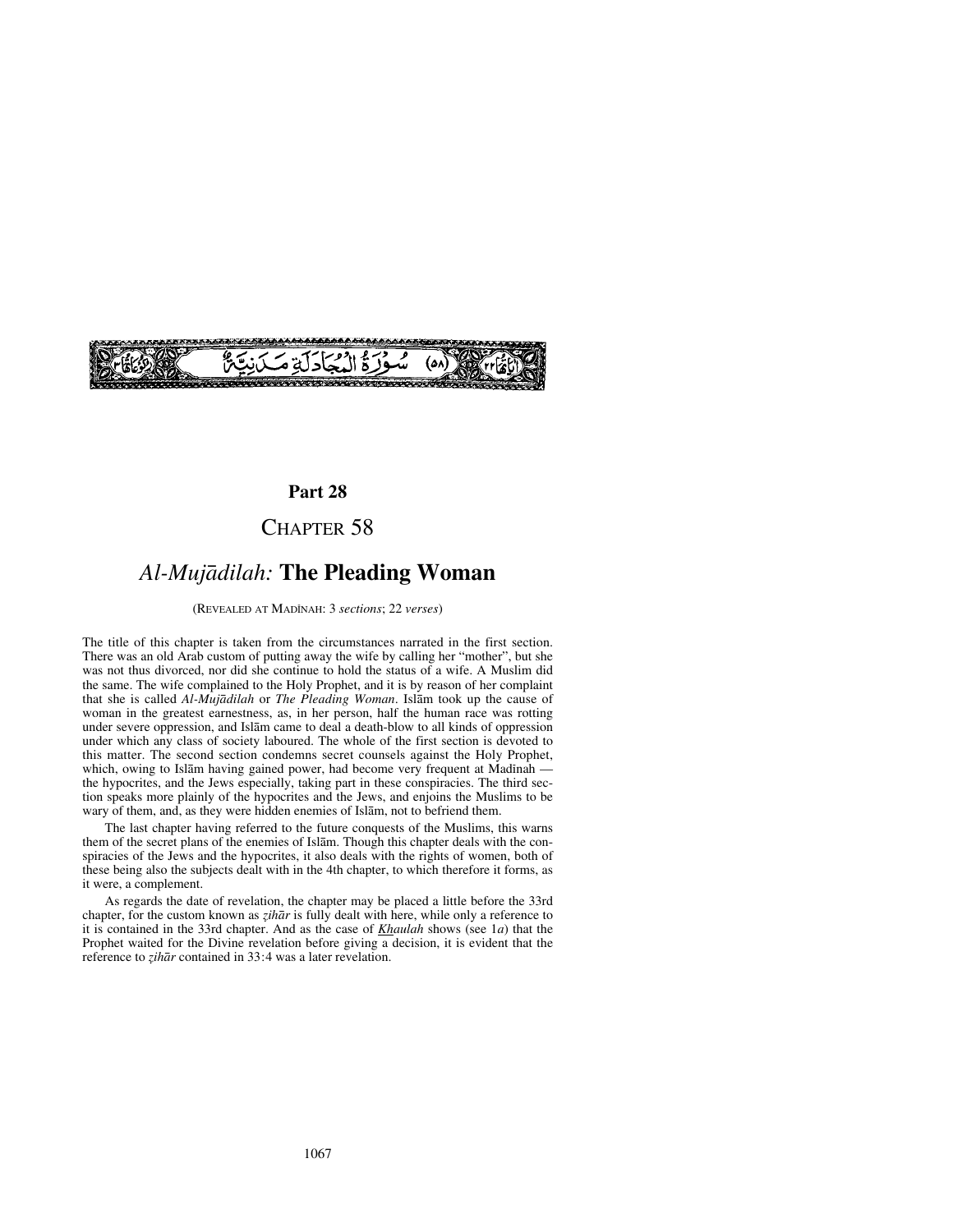## SECTION 1: **Safeguarding Women's Rights**

In the name of Allåh, the Beneficent, the Merciful.

**1** Allåh indeed has heard the plea of her who pleads with thee about her husband and complains to Allåh; and Allåh hears the contentions of both of you.*<sup>a</sup>* Surely Allåh is Hearing, Seeing.

**2** Those of you who put away their wives by calling them their mothers*<sup>a</sup>* — they are not their mothers. None are their mothers save those who gave them birth, and they utter indeed a hateful word and a lie. And surely Allåh is Pardoning, Forgiving.

**3** And those who put away their wives by calling them their mothers, then go back on that which they said, must free a captive before they touch one another. To this you are exhorted; and Allåh is Aware of what you do.

**4** But he who has not the means, should fast for two months successively before they touch one another, and he who is unable to do so should feed sixty needy ones. That is in order that you may have faith in Allåh and His Messenger. And these are Allåh's بِينْسِجِرِ اللَّهِ الرَّحْسٰنِ الرَّحِيدُ مِنْ قَلْ مَنْهِعَ اللَّهُ قَوْلَ اتَّنِي تَجَادِلُكَوْنَ

ذَوْجِهَا وَتَتَثَّذَكَنَّ إِلَى اللَّهِ تَتَوَاللَّهُ يَسْهَعُ تَحَادُ َكَمَا إِنَّ اللَّهَ سَبِيعٌ نَصَيْرٌ ۞

أَلَّذِينَ يُظْهَدُونَ مِنْكُمُ مِّنْ نِّيَدَ مَّا هُنَّ أَمَّهْتِهِمْ إِنَّ أَمَّهْ أَهْمَا إِلَّا برسم وعدد استعمر كبيثة وي مرديجي ا قِينَ الْقَوْلِ وَيُؤْتِرَا لَوْ إِنَّ اللَّهَ ۍ ده مخ ته د ده<br>لغفه غفوس ©

وَالَّذِيْنَ يُظْهِرُوْنَ مِنْ نِّسَآءِهِمْ شُمَّ يُعْدِدُونَ لِمَا قَالَوْا فَتَحْدِثِيرُ بِنَ قَبَ يَوْ رِمْلِنْ قَدَلْ أَنْ تَتَعَالَمْاً فَلِلْكُمْ نُوْعَظُوْنَ بِهِ تَوَ اللَّهُ بِيَمَا تَعْبَدُ كَوْنَ خَبِيْرٌ ۞ فَعَدَّةً، لَّمْ يَجِدُّ فَصِيَامُ شَهْبَ رَبْنِ مُتَتَابِعَيْنِ مِنْ قَبَلِ آنْ يَتَتَمَاَّسَّ فَعَنْ آَجْ يَسْتَطِعْ فَإِطْعَامُ سِتِّينَ مِسْكِيْتَا ۚ ذَٰلِكَ لِتُؤْمِنُوۡ ۚ بِٱللَّهِ وَ سَ مُؤْلِّهِ ۖ وَ تِلْكَ جُبِّ دُوْمَ اللَّهِ ۖ وَ

<sup>1</sup>a. The woman referred to was **Khaulah or Khuwailah**, wife of Aus ibn Şāmit, who was separated by her husband in an old Arab form, the husband saying to the wife, *Thou art to me as the back of my mother*, the word *˚ihår* being derived from *˚ahr*, meaning *back*. The woman complained about it to the Prophet, who said that, as he had no revelation about it, he could not interfere. Then Aus wanted her to have conjugal relations with him, but she refused and came to the Prophet complaining of his bad temper. The Prophet wanted her to be more lenient but she was not willing. It was then that the Prophet received this revelation, according to which it was necessary that the husband should in such cases make an expiation before re-establishing conjugal rights (Ah, vol. VI, 410).

<sup>2</sup>*a.* For this form of putting away the wife see 33:4*b*, where the abolition of this practice is also referred to.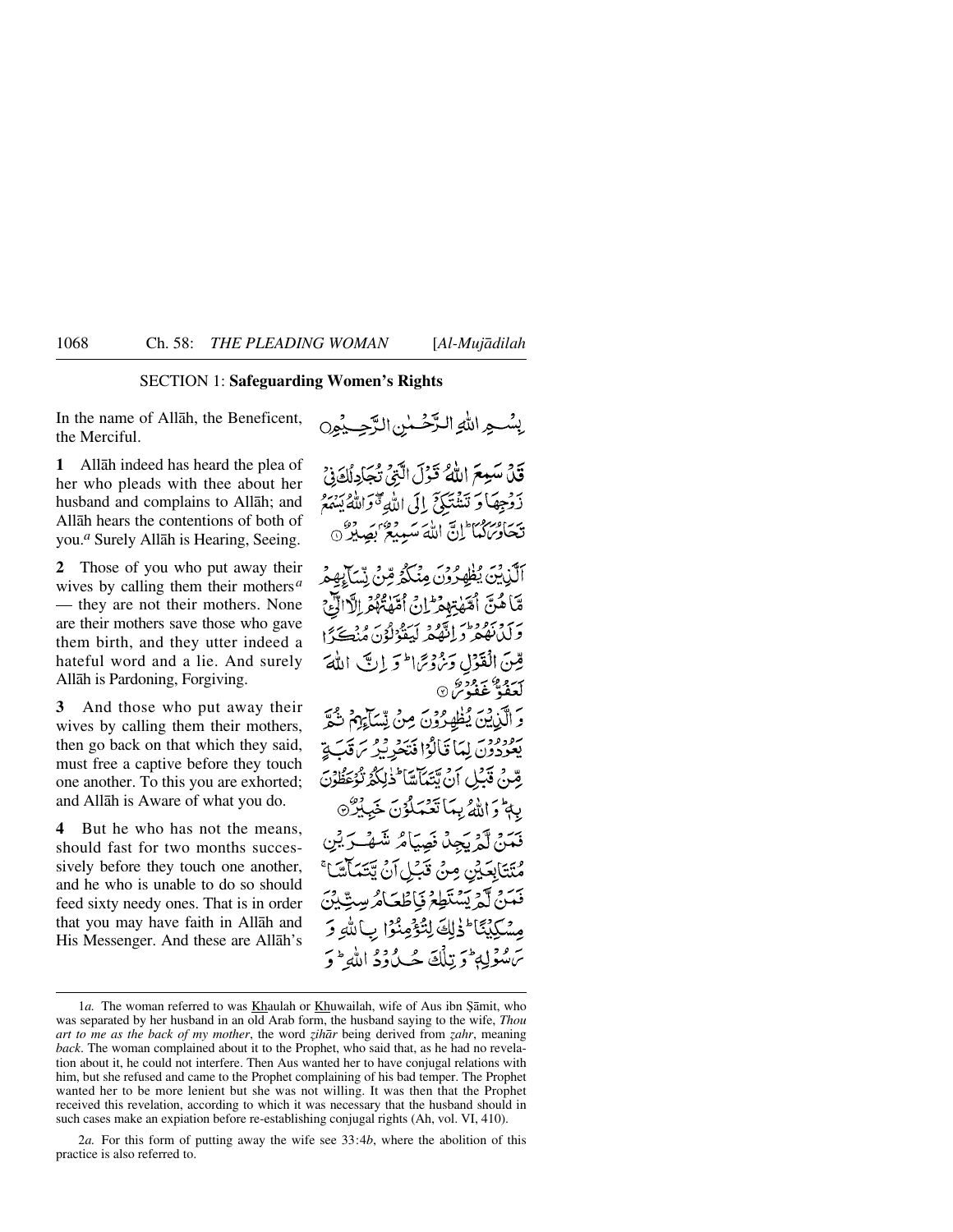limits. And for the disbelievers is a painful chastisement.

**5** Surely those who oppose Allåh and His Messenger will be humbled*<sup>a</sup>* as those before them were humbled; and indeed We have revealed clear messages. And for the disbelievers is an abasing chastisement.

**6** On the day when Allåh will raise them all together, then inform them of what they did. Allåh records it, while they forget it. And Allåh is Witness over all things.

إِنَّ الَّذِينَ مِجَادُّونَ اللَّهَ وَرَسُوْلَهُ كَيْتُوْاكَمَا كُبِتَ الَّذِيْنَ مِنْ قَبْلِهِمْ وَقَلْ آَتَزَلْنَآ الْيُتِ بَيِّنْتٍ ۚ وَ لِلْكَفِيْنَ عَذَابٌ مُّهِينٌ ﴾ سوسے وہ دور دو سے دی ہے۔<br>یومربیعتلمر اللہ جینیعاً فیڈ بِهَاعَبِيلُوْاطَ آخْطِيبِهُ اللَّهُ وَ نَسُوهُ وَ وَ اللَّهُ عَلَىٰ گُلِّ شَيْءٍ مِنْيَهِيْهِ ۚ ﴿

### SECTION 2: **Secret Counsels condemned**

**7** Seest thou not that Allåh knows whatever is in the heavens and whatever is in the earth? There is no secret counsel between three but He is the fourth of them, nor between five but He is the sixth of them, nor between less than that nor more but He is with them wheresoever they are; then He will inform them of what they did on the day of Resurrection. Surely Allåh is Knower of all things.*<sup>a</sup>*

**8** Seest thou not those who are forbidden secret counsels, then they return to that which they are forbid-

أَلَهُ تَدَ أَنَّ اللَّهَ بَعْلَهُ مَا فِي السَّمْاتِ وَ مَاَ فِي الْأَمْرَضِ مَمَا يَكْوُنُ مِنْ يَّجْنِي تَلْتَةِ إِلَّا هُوَرَابِعُهُمْ وَلَاخَتَسَةِ الَّ هُوَ سَادِسُهُمْ وَلَاَ آدْنَىٰ مِنْ ذٰلِكَ وَلَاَ آڪَٽَرَ الْأَهْرَمَعَهُ جَرَبَيْنَ مَا ڳَانُوْا مُنْ نَكُمَّ مِنْبِيِّنَّهُ مِرْبِعِهَا عَبِيلُوْ إِبَوْمَ الْقِيْعَةِ ۖ إِنَّ اللَّهَ بِكُلِّ شَيْءٍ عَلِيُهُ ﴾ آلَهُ تَرَ إِلَى الَّذِيْنَ نُهُوْاعَنِ النَّجْرُى تَكُمَّرٌ يَعُودُونَ لِيمَا نَفْوُاعِنَهُ وَبِيَنْجِينَ

5*a.* Those who would not abide by the Divine commandments regarding the treatment of women are here told that this was not a light matter. They were in the ranks of those who opposed the Prophet. With these words the subject is changed to the conspiracies of the Jews and the hypocrites, who were now conspiring secretly against the Prophet.

<sup>7</sup>*a.* The hypocrites and the Jews conspired with the enemies of Islåm to destroy the Muslim community of Madinah. There is a brief reference to their plots in  $4:114$ : "There is no good in most of their secret counsels". Such plots are mentioned in greater detail here, and they are told that these secret plots are known to Allåh, and they cannot succeed in bringing harm to Islåm.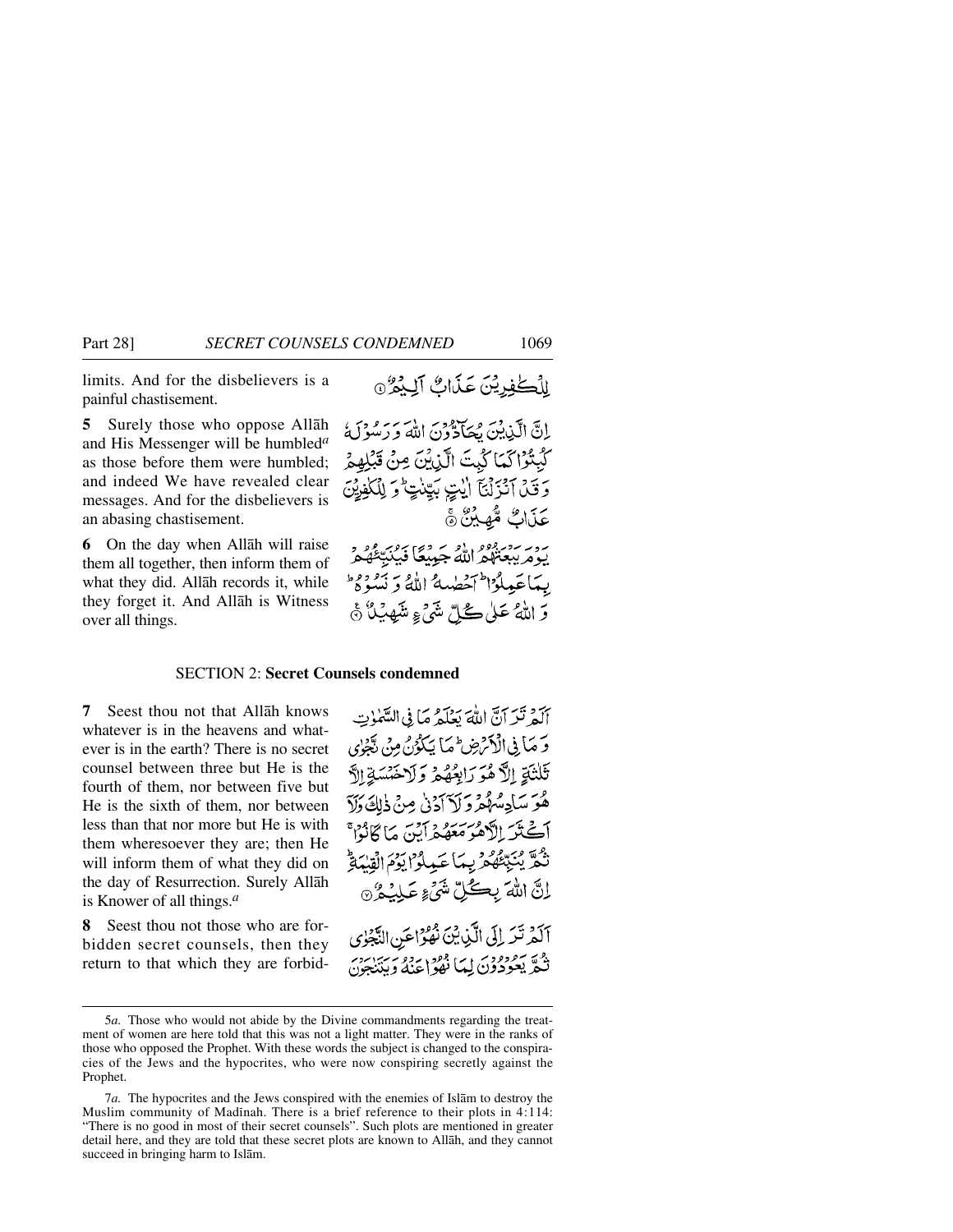den, and hold secret counsels for sin and revolt and disobedience to the Messenger.<sup>*a*</sup> And when they come to thee they greet thee with a greeting with which Allåh greets thee not,*<sup>b</sup>* and say within themselves: Why does not Allåh punish us for what we say? Hell is enough for them; they will burn in it, and evil is the resort!

**9** O you who believe, when you confer together in private, give not to each other counsel of sin and revolt and disobedience to the Messenger, but give to each other counsel of goodness and observance of duty. And keep your duty to Allåh, to Whom you will be gathered together.*<sup>a</sup>*

**10** Secret counsels are only of the devil that he may cause to grieve those who believe, and he can hurt them naught except with Allåh's permission.*<sup>a</sup>* And on Allåh let the believers rely.

**11** O you who believe, when it is said to you, Make room in assemblies, make room. Allåh will give you ample. And when it is said, Rise up, rise up. Allåh will exalt those of you who بِالْإِنْثَهِ وَالْعُدْبَوَانِ وَمَعۡصِبَتِ الدَّسُوۡلُ وَإِذَا حَآءُ وَلَهَ حَتَّوْكَ بِيَا لَهُ بِحَيَّكَ بِكِ اللَّهُ "وَيَقُوْلُونَ فِيَ آنْفُسِهِمْ فِكَ بِّيَا اللَّهُ بِيَا نَكْفُوا طَنْ حَسَّة بِرْدِينَ<sup>»</sup> فَبِئَتُنَ الْبَصَلَرُ @

يَأَنَّهَا الَّذِينَ أَمَنَّوْٓا إِذَا تَنَاجَدُهُمْ فَبِلَا تتتناجؤا بالإنثمر والعكادان ومئصيت الرَّسُوُّلِ وَتَنَاجَوْا بِالْكِرِّ وَ التَّقْوُ دَ اتَّقَوَّا اللَّهَ الَّيْائِيِّ إِلَيْهِ تُحُشَدُونَ ۞

اِنَّمَا النَّجْزِي مِنَ الشَّيْطُنِ لِيَحْزُنَ الَّذِيْنَ امَنُوْا وَلَيْسَ بِضَآرِّهِمْشَيْئًا إِلَّا بِأَذْن اللَّهِ تَوَعَلَى اللَّهِ فَلَيْتَوَكَّلَ الْمُؤْمِنُونَ۞

نَاَتَّهَا الَّذِيْنَ اٰمَنُوۡٓ ٰ إِذَا قِبَلَ لَكُهُ ۚ تَفَسَّحُوْا فِي الْمَجْلِسِ فَأَقْسَحُوْابِقِسَح اللَّهُ لَكُمْ قَرِاذَاقِيْلَ انْثَبُةُ وَإِفَانَتْنُزُوْا يَدْفَعِ اللَّهُ الَّيْنِ يَنِ اٰهَنَّوْاعِنَكُمْ دَ الَّذِبْنَ

<sup>8</sup>*a.* The hypocrites seem to be referred to here. But even the Jews had entered into an agreement with the Prophet not to help the enemies of Islåm.

<sup>8</sup>*b.* The meaning is that they invoke death and destruction for thee, while Allåh wishes that thou shouldst live and prosper. There is a report that the Jews used to say when they came to the Prophet: *al-såmu 'alaika*, i.e., *death overtake thee!* instead of *alsalåmu 'alaika*, i.e., *peace be to thee!* the two phrases sounding nearly alike (B. 79:22).

<sup>9</sup>*a.* Secret counsels and secret societies are condemned, because these societies were formed with the object of undermining peace and helping the enemies of Islåm. Private counsels to promote the cause of goodness and service of humanity are quite different from the subversive activities of secret societies.

<sup>10</sup>*a.* This verse makes it clear that the secret societies denounced in the above verses were formed to spread mischief and help the enemies of Islåm, but they could not achieve their mischievous object.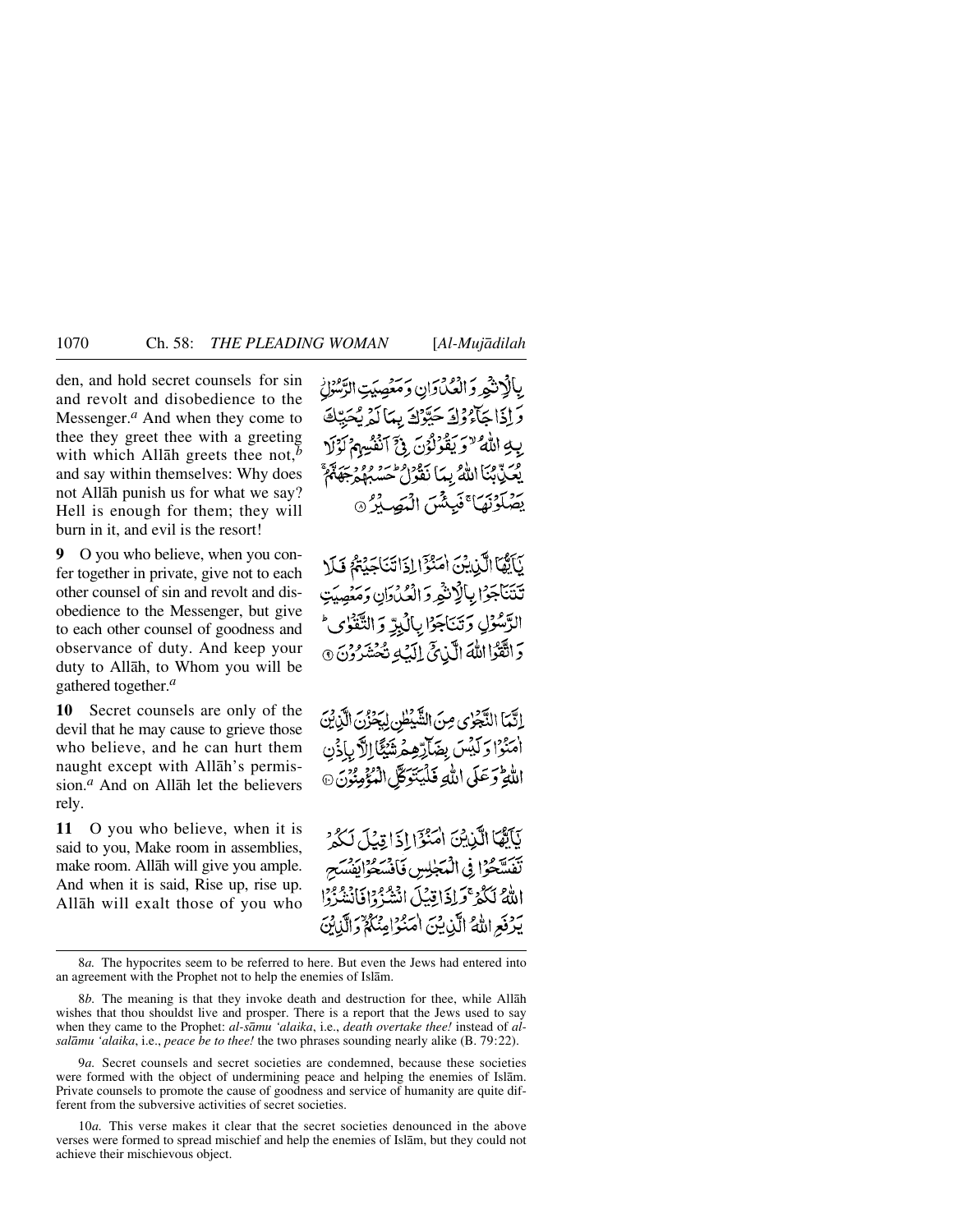believe, and those who are given knowledge, to high ranks. And Allåh is Aware of what you do.*<sup>a</sup>*

**12** O you who believe, when you consult the Messenger, offer something in charity before your consultation. That is better for you and purer. But if you have not (the means), then surely Allåh is Forgiving, Merciful.*<sup>a</sup>*

**13** Do you fear that you will not (be able to) give in charity before your consultation? So when you do it not, and Allåh has turned to you (mercifully), keep up prayer and pay the poor-rate and obey Allåh and His Messenger. And Allåh is Aware of what you do.

### SECTION 3: **Internal Enemy to be guarded against**

**14** Hast thou not seen those who take for friends a people with whom Allåh is wroth? They are neither of you nor of them, and they swear falsely, while they know.*<sup>a</sup>*

**15** Allåh has prepared for them a severe chastisement. Evil indeed is that which they do!

آلَهُ تَرَ إِلَى الَّذِينَ تَوَلَّوْا قَوْمًا غَضِبَ الله عَلَيْهِمْ مِّمَاهُمْ وِيَدْ دَارِ وَقَالَتِهِمْ لَهُمْ وَبِكَلِفُوْنَ عَلَى الْكَذِبِ وَهُمْ يَعْلَمُوْنَ® آعَدَّ اللَّهُ لَهُمْ عَذَانًا شَدِيبُدًا لِنَّهْجُمْ يري بري ڪاندا بَعْبَدَ بِقَ هَ

<sup>11</sup>*a.* As I have already stated, the progress of Islåm brought large numbers of people into its fold who stood in need of being taught manners as well as morals. In their assemblies they crowded and pressed upon each other in order to be able to sit nearest to the Prophet. The injunction to make room in assemblies means, either that room should be made for others, or that the people should not sit too close to each other.

<sup>12</sup>*a.* The verse that follows does not cancel the injunction of the previous verse; it rather shows that the injunction contained in v. 12 is not obligatory but optional — the legal alms called *zakåt* being the only obligatory alms, as is shown by the words *keep up prayer and pay the poor-rate*. It should also be noted that the Prophet and his family derived no benefit whatever from zakåt, for to them alms were totally prohibited.

<sup>14</sup>*a.* It is evident that the people with whom Allåh is wroth are the Jews, because it is of them that the Holy Qur'ån says again and again that they earned Allåh's wrath, and the people who took them for friends were the hypocrites.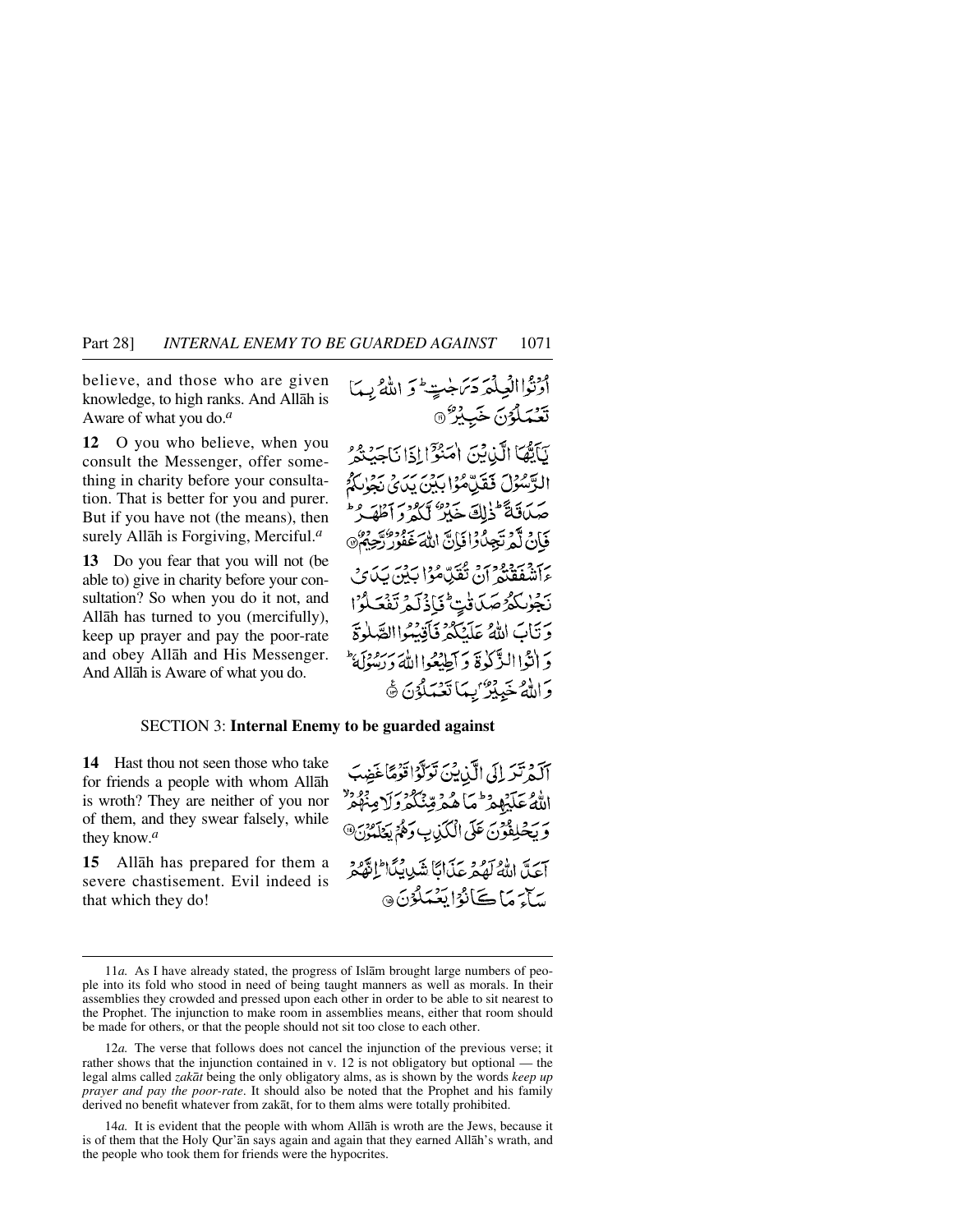**16** They take shelter under their oaths, so they turn (men) from Allåh's way; for them is an abasing chastisement.

**17** Of no avail against Allåh, will be to them their wealth or their children. They are the companions of the Fire; therein they will abide.*<sup>a</sup>*

**18** On the day when Allåh will raise them all up, they will swear to Him as they swear to you, and they think that they have some (excuse). Now surely they are the liars.

**19** The devil has gained the mastery over them, so he has made them forget the remembrance of Allåh. They are the devil's party. Now surely the devil's party are the losers.

**20** Those who oppose Allåh and His Messenger, they shall be among the most abased.

**21** Allåh has written down: I shall certainly prevail, I and My messengers. Surely Allåh is Strong, Mighty.*<sup>a</sup>*

**22** Thou wilt not find a people who believe in Allåh and the latter day*<sup>a</sup>* loving those who oppose Allåh and His Messenger, even though they be their fathers, or their sons, or their brothers, or their kinsfolk.*<sup>b</sup>* These are they into whose hearts He has اتَّغَنُّوْٓاآيِمَانَهُمْ جِنَّةً فَصَلَّوۡاعَنَ سَبِيْلِ اللَّهِ فَلَهُمْ عَذَابٌ مُّهِيْنٌ ۞

لَّهُ تَغْنِيَ عَنْهُمْ أَمْوَالْفُهُمْ وَلَا أَوْلَادُهُمْ قِبنَ اللَّهِ شَبْكًا ۖ أُولَٰيكَ آصَحْبُ التَّ هُمۡ فِيۡهَا خٰلِيُّ وۡنَ ۞

وه داره به حرور ودين<br>همرالله جيميعي فيحلفون له كَمَا بَحْلِقُونَ لَكُهُ وَ بِيُوْمٍ وَمِرْبَةٍ وَدِ عَلَى شَيْءٍ أَلَلاَ اتَّقَعِ هُهُمُ الْمَكِذِ، وَقُرَنَ @

اسْتَحْرَدَ عَلَيْهِمُّ الشَّيْطِيُّ فَأَنْسَبِهُمْ ذِكْرَ اللَّهِ أُولَيْكَ حِزْبُ الشَّيْطُهِ } آلا اِنَّ حِزْبَ الشَّيْطُنِ هُمُّ الْخُسِرُوْنَ @ إِنَّ الَّذِينَ مِجَادَّوْنَ اللَّهَ وَيَرْشُوْكَيَّ أُولِّيكَ فِى الْأَذَلِّيْنَ @ كَتَبَ اللَّهُ لَا تَغْلِينَ آيَا وَرُسُلِي إِنَّ اللَّهَ قَوِيٌّ عَـزِيْزٌ ۞

لاتجد قومًا يْݣُوبْوْن بِاللَّهِ وَالْيَوْمِ الْأَخِرِ بُوَأَدَّوْنَ مَنْ حَأَدَّ اللَّهَ وَرَّهُ دَ لَهُ كَانُوْا إِيَّاءَهُمْ أَوْ أَيْنَاءَهُمْ أَدْ اخْوَانَقْدْ أَدْعَشْكِرْتَقْدْ أُولَيْكَ

<sup>17</sup>*a.* The prophecy relating to the punishment of both the Jews and the hypocrites was fulfilled in the Prophet's lifetime.

<sup>21</sup>*a.* Note the certain conviction of the final triumph of Truth, which is expressed here. The next verse concludes with similar words: Surely it is *Allåh's party* who are the successful.

<sup>22</sup>*a.* The Muslims are thus the people who believe in Allåh and the latter day.

<sup>22</sup>*b,* see next page.